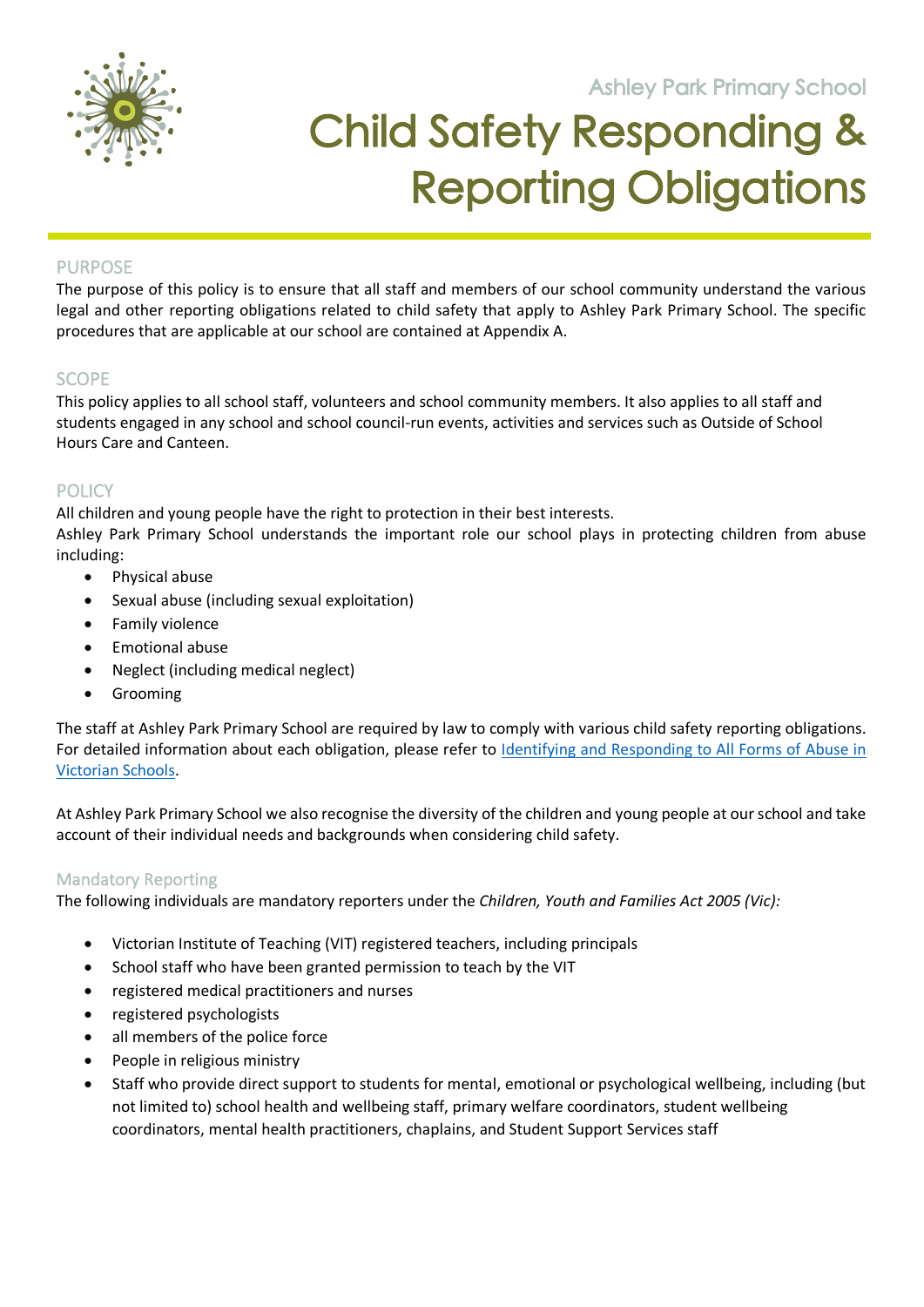All mandatory reporters must make a report to the Department of Health and Human Services (DHHS) Child Protection as soon as practicable if, during the course of carrying out their professional roles and responsibilities, they form a belief on reasonable grounds that:

- a child has suffered, or is likely to suffer, significant harm as a result of physical abuse and/ or sexual abuse, and
- the child's parents have not protected, or are unlikely to protect, the child from harm of that type.

A mandatory reporter who fails to comply with this legal obligation may be committing a criminal offence. It is important for all staff at Ashley Park Primary School to be aware that they are legally obliged to make a mandatory report on each occasion that they form a reasonable belief that a child is in need of protection and they must make a mandatory report even if the principal does not share their belief that a report is necessary.

At our school, all mandated school staff must undertake the *Mandatory Reporting and Other Obligations eLearning Module* annually. We also encourage all other staff to undertake this module, even where they are not mandatory reporters.

For more information about Mandatory Reporting see the Department's *School Policy and Advisory Guide*: Child Protection – Reporting Obligations.

## Child in need of protection

Any person can make a report to DHHS Child Protection (131 278 – 24 hour service) if they believe on reasonable grounds that a child is in need of protection.

The policy of the Department of Education and Training (DET) requires **all staff** who form a reasonable belief that a child is in need of protection to report their concerns to DHHS or Victoria Police, and discuss their concerns with the school leadership team.

For more information about making a report to DHHS Child Protection, see the Department's *School Policy and Advisory Guide*: Child Protection – Making a Report and Four Critical Actions for Schools: Responding to Incidents, Disclosures and Suspicions of Child Abuse.

At Ashley Park Primary School we also encourage all staff to make a referral to Child FIRST when they have significant concern for a child's wellbeing. For more information about making a referral to Child FIRST see the *Policy and*  Advisory Library: Protecting Children – Reporting and Other Legal Obligations.

### Reportable Conduct

Our school must notify the Department's Employee Conduct Branch (9637 2594) if we become aware of an allegation of 'reportable conduct'.

There is an allegation of reportable conduct where a person has formed a reasonable belief that there has been:

- a sexual offence (even prior to criminal proceedings commencing), sexual misconduct or physical violence committed against, with or in the presence of a child;
- behaviour causing significant emotional or physical harm to a child;
- significant neglect of a child; or
- misconduct involving any of the above.

The Department, through the Employee Conduct Branch, has a legal obligation to inform the Commission for Children and Young People when an allegation of reportable conduct is made.

Our principal must notify the Department's Employee Conduct Branch of any reportable conduct allegations involving current or former teachers, contractors, volunteers (including parents), allied health staff and school council employees.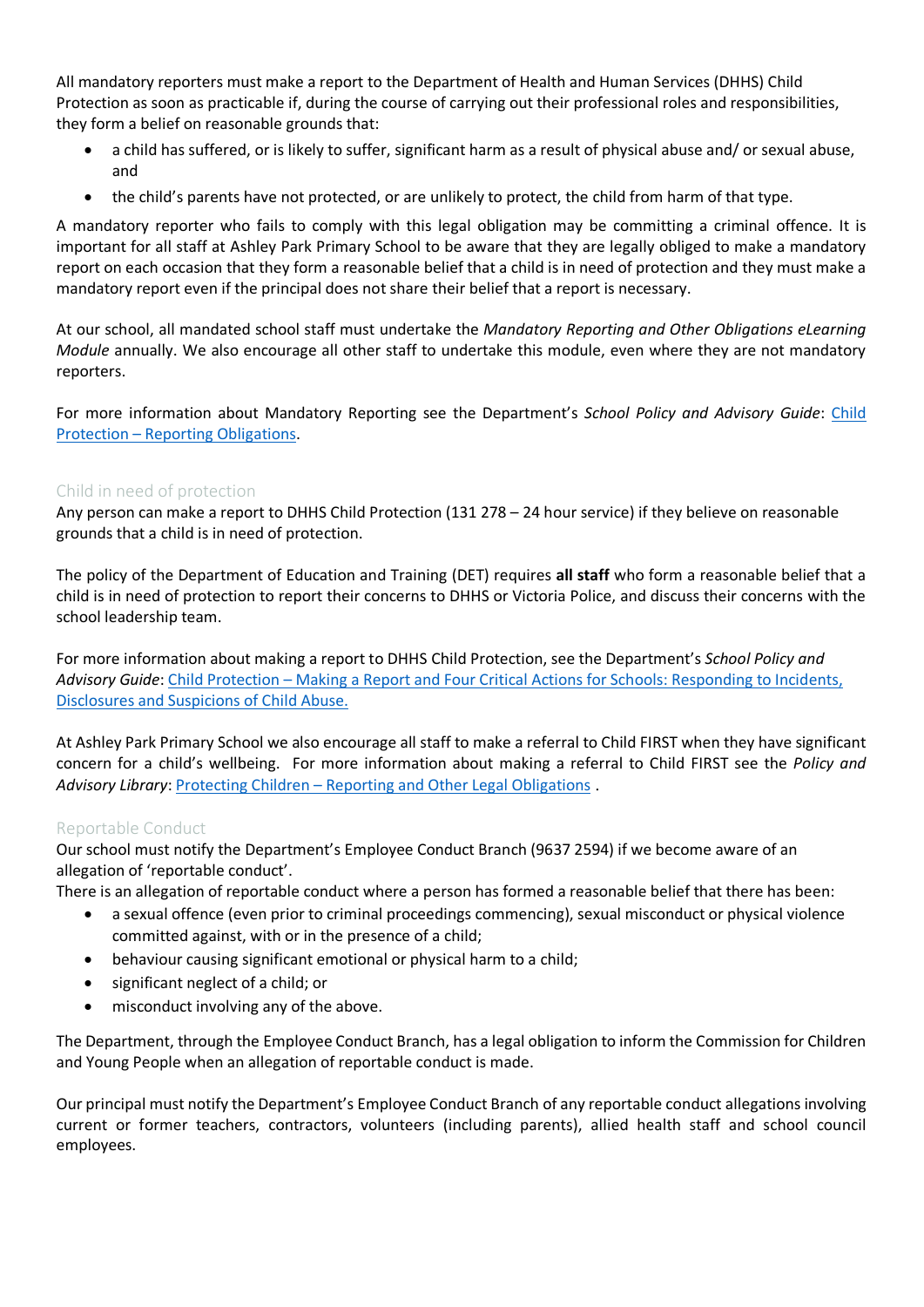If school staff become aware of reportable conduct by any person in the above positions, they should notify the school principal immediately. If the allegation relates to the principal, they should notify the Regional Director.

For more information about Reportable Conduct see the Department's *School Policy and Advisory Guide*: Reportable Conduct Scheme.

#### Failure to disclose offence

Reporting child sexual abuse is a community-wide responsibility. All adults (ie persons aged 18 years and over), not just professionals who work with children, have a legal obligation to report to Victoria Police, as soon as practicable, where they form a 'reasonable belief' that a sexual offence has been committed by an adult against a child under the age of 16 by another person aged 18 years or over.

Failure to disclose information to Victoria Police (by calling 000 or local police station) as soon as practicable may amount to a criminal offence unless a person has a 'reasonable excuse' or exemption from doing so.

"Reasonable belief" is not the same as having proof. A 'reasonable belief' is formed if a reasonable person in the same position would have formed the belief on the same grounds.

For example, a 'reasonable belief' might be formed when:

- a child states that they have been sexually abused
- a child states that they know someone who has been sexually abused (sometimes the child may be talking about themselves)
- someone who knows a child states that the child has been sexually abused
- professional observations of the child's behaviour or development leads a mandated professional to form a belief that the child has been sexually abused
- signs of sexual abuse leads to a belief that the child has been sexually abused.

"Reasonable excuse" is defined by law and includes:

- fear for the safety of any person including yourself or the potential victim (but not including the alleged perpetrator or an organisation)
- where the information has already been disclosed, for example, through a mandatory report to DHHS Child Protection.

For more information about this reporting obligation, see the Department's *School Policy and Advisory Guide*: Failure to disclose offence.

#### Failure to protect offence

This reporting obligation applies to school staff in a position of authority. This can include principals, assistant principals and campus principals. Any staff member in a position of authority who becomes aware that an adult associated with their school (such as an employee, contractor, volunteer or visitor) poses a risk of sexual abuse to a child under the age of 16 under their care, authority or supervision, must take all reasonable steps to remove or reduce that risk.

This may include removing the adult (ie persons aged 18 years and over) from working with children pending an investigation and reporting your concerns to Victoria Police.

If a school staff member in a position of authority fails to take reasonable steps in these circumstances, this may amount to a criminal offence.

For more information about this reporting obligation, see the Department's *School Policy and Advisory Guide*: Failure to protect offence.